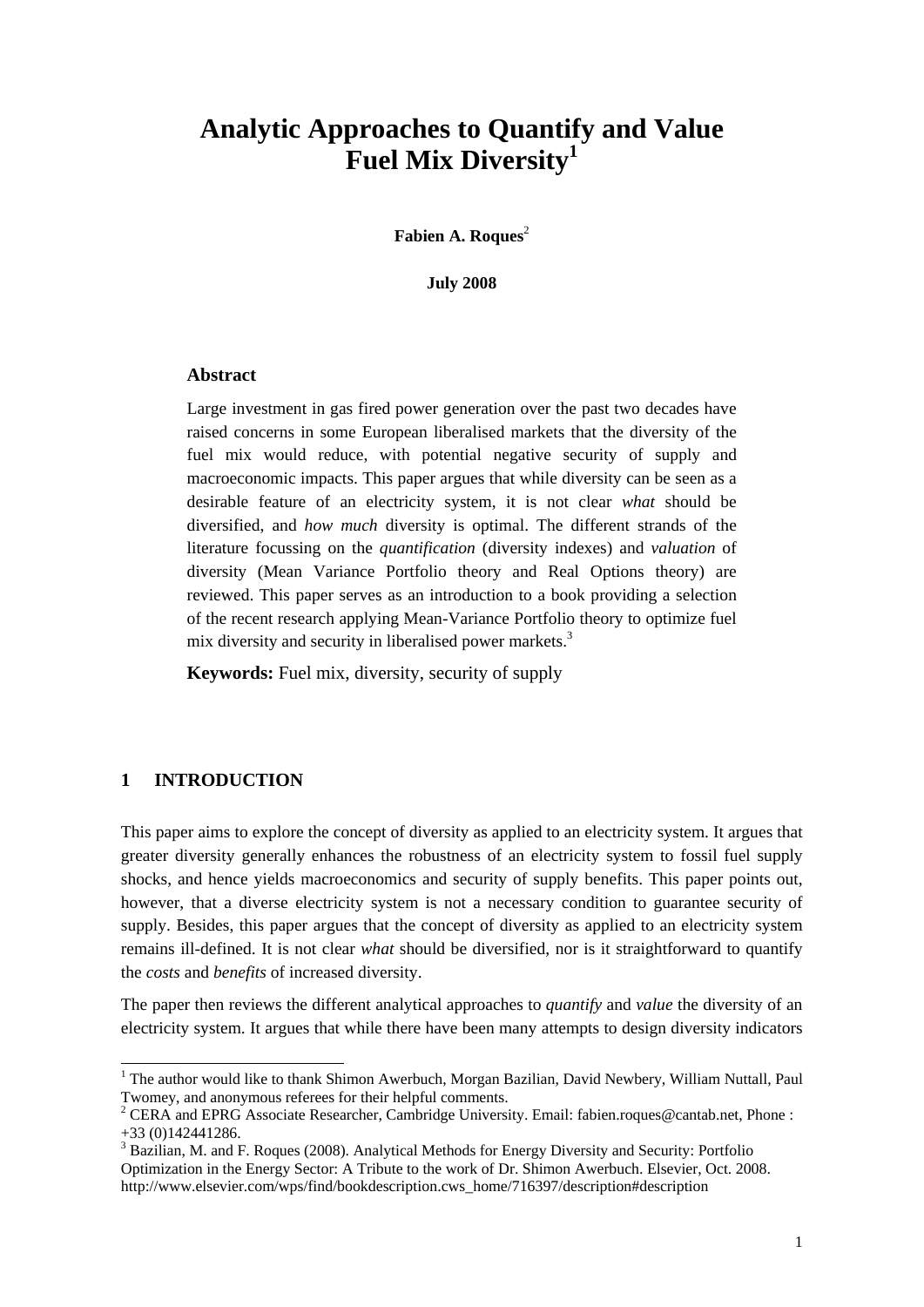which serve as useful proxies to quantify diversity, such indicators suffer from not taking into account the costs of increased diversity. The paper argues that more research is needed to identify the economic costs associated with greater diversity, as well as to weight the costs and benefits of increased diversity. The paper discusses how new analytical tools borrowed from the financial diversification literature can be used to trade-off the costs and benefits of diversity. These include *static* valuation methods such as Mean-Variance Portfolio Theory, and *dynamic* valuation methods such as Real Options which take into account the option value of diversity as a hedge against potential fossil fuel supply or price shocks.

# **2 DEFINING THE DIVERSITY OF THE ELECTRICITY SYSTEM**

The concept of diversity as applied to electric generation is intuitively appealing at times when the resurgence of political tensions raises questions about the reliability of fossil fuel imports. However, the diversity of an electricity system remains ill-defined, both qualitatively and quantitatively (Roques, 2003). The basic principle of diversity is straightforward – not putting all one's eggs in one basket. But this can apply to a wide range of characteristic features of the electricity system, including the mix of fuels used to generate electricity, plant technology and manufacturers, or plant operators. This paper concentrates on fuel mix diversity, which appears as the most important source of diversification in the electricity generation sector with regard to fuel import dependency and security of supply.

Greater fuel import dependency has different potential economic and security of supply consequences in the short- and long-term. A partial or complete sudden gas supply disruption would affect differently a gas importing country economy depending on the length of the interruption. Besides, the potential benefits of fuel mix diversity hinge on the practical feasibility of fuel mix diversification. Most electricity infrastructure is long lived, such that in the short-term, a utility is limited to selecting power sources from its existing portfolio of generating facilities and third-party power purchases. In the long-term, the utility would contemplate what fuels it would burn in new power plants or what fuels are contained in future power purchases. The next sections examine accordingly the feasibility and potential benefits of greater fuel mix diversity under two different time scales: in the short term, through improved system resilience to sudden supply disruptions, and in the long term, through a lower macroeconomic impact of high or volatile fossil fuel prices.

## **2.1 Diversity and resilience to supply shocks**

In the short-term, a more diverse electricity generation system is likely to be less affected by fuel supply disruptions, because of its greater ability to switch fuels. Fuel-mix diversity is believed to provide a hedge against any shock that could render some fuel suddenly unavailable or extremely expensive. In particular, relying on imports for gas exposes countries to any disruptive event either in the exporting countries, or on the transit routes of the fuel. The diversity of the fuel mix is a multi-faceted issue: not only does the primary choice of fuels matter, but also the geographical source of the fuel imports, as well as the transit routes of such fuel imports. Such considerations have a critical impact on the relationship between fuel mix diversity and security of supply. While coal can be bought on a global market, gas production and reserves are concentrated in a few regions – mainly Russia and North African countries for gas imported in the EU (IEA, 2006).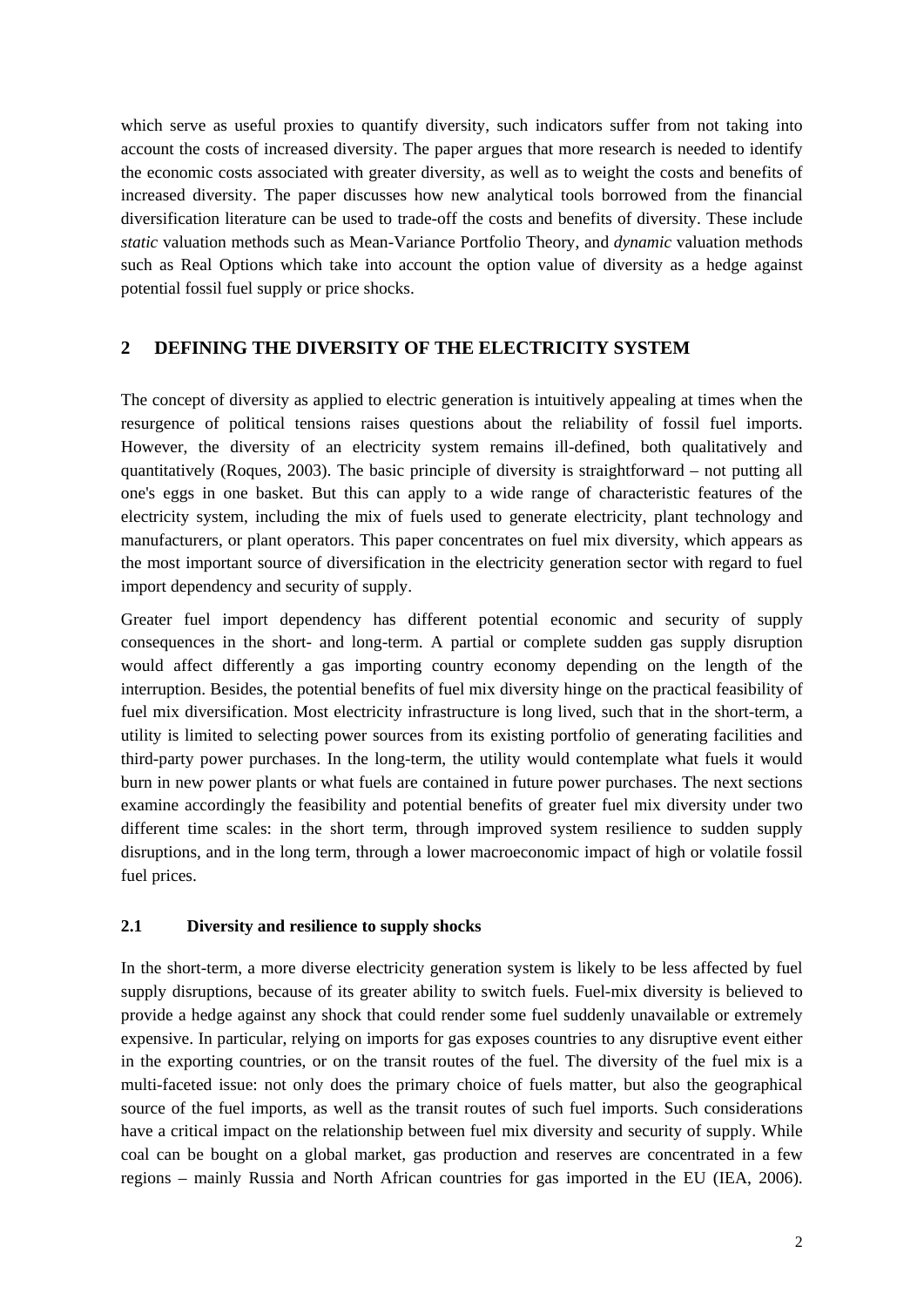Besides, while coal can be shipped easily, gas is mainly imported by pipelines through a few critical transit routes which are vulnerable to political instability or terrorist actions in the transit countries. In this perspective, the expected development of a global liquefied natural gas market (LNG) could greatly contribute to diversifying the transit supply risks associated with gas.

Energy price elasticities are generally much higher in the long term than the short term, and vary largely by fuel and region. Price elasticities are particularly low for transport fuels, as few practical substitutes are yet available for oil-based fuels for cars and trucks. In a recent study, the International Energy Agency estimates that the weighted average crude oil price elasticity of total oil demand across all regions is -0.03 in the short term and -0.15 in the long term (IEA, 2006). Similarly, demand for electricity is highly price-inelastic, with estimates ranging from -0.01 to - 0.14 in the long term and even lower in the short term (IEA, 2006). Different fuels – gas, coal and oil products – can provide non-electricity stationary services (such as fuel for heating boilers), so demand for these fuels in these sectors is generally more sensitive to changes in price, especially where multi-firing equipment is widespread. Power generators may also be able to switch more quickly to cheaper fuels if they have dual-firing capability or reserve capacity.

Much debate remains, however, as regard to the link between energy-dependency and security of supply. The threats to energy security are more subtle and varied than portrayed in the crude expression of concerns about import dependence (Grubb et al., 2006). Counter arguments include the co-dependence of importers and exporters, and the nature of international markets as reasons not to fear over dependency-related threats. Bohi and Toman (1993) provide a detailed discussion of the conceptual arguments and empirical evidence related to the potential sources of market failure for energy security. There are many possible sources of interruption to supply: from unreliable political sources, from disruptions to transit routes and facilities, and even from the possibility of stalled European energy market liberalisation. Grubb et al. (2006) emphasise for instance that the major interruptions of the UK energy system in the past three decades have arisen from miners' strikes, domestic fuel blockades, and occasional power cuts – not from foreign supply disruptions.

In short, diversity helps manage the risks that are associated with individual energy technologies or sources, but diversity is not a necessary characteristic of a secure system. For instance, the French electricity supply system, based on nuclear energy, is little diversified: there is a strong focus on one fuel, one technology, and a small number of related designs. In some respects it is very secure, being robust to external political events and economic changes. In other respects it could be argued to be insecure to generic technical faults, terrorist threats or a serious nuclear accident. At the other extreme, the old UK coal-based system was also apparently secure, based on indigenous coal and a limited number of technologies. Because of its exposure to the action of trade unions, it was a nondiversified system, with a single vulnerability that turned out to be critical.

## **2.2 Diversity reduces the macroeconomic sensitivity to oil and gas prices**

The growing share of gas-fired generation after liberalisation in many electricity markets has raised concerns over the adverse macroeconomic effects of the decrease of fuel-mix diversity and greater gas imports for gas importing countries. An important question is whether increasing reliance on gas fired generation –hence greater gas import dependency for gas importing countries– will increase their economy sensitivity to the level and volatility of oil and gas prices.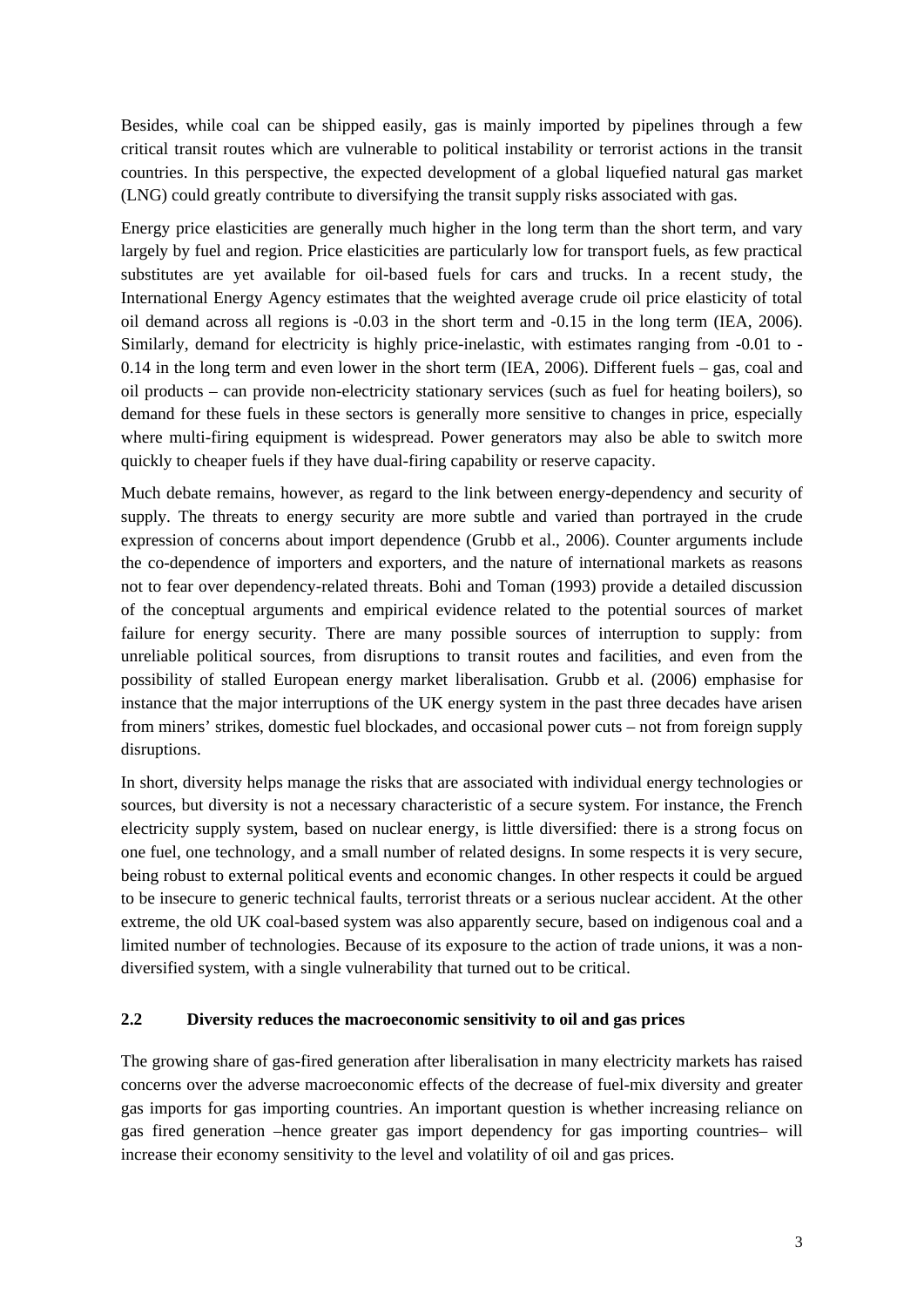For oil-importing countries, the immediate magnitude of the direct effect of a given oil-price increase on national income can be conceptualised as depending on the ratio of oil imports to GDP (IEA, 2006). This, in turn, is a function of the amount of oil consumed for a given level of national income (oil intensity) and the degree of dependence on imported oil (import dependency).<sup>4</sup> It also depends on the extent to which gas prices rise in response to an oil-price increase, the gas-intensity and gas-import dependency of the economy and the impact of higher prices on other forms of energy that compete with or, in the case of electricity, are generated from oil and gas. The impact of a given change in oil and gas prices on the economy is proportionally linked to the size of the shift in the terms of trade. That shift, in turn depends on energy-import intensity. The impact of a given change in energy prices on the economy is linked to the size of the shift in the terms of trade. Levels of and historical trends in intensity vary among countries and regions. Levels of and historical trends in intensity vary among countries and regions. Some regions have seen a substantial decline in oil-import intensity since the 1980s, notably Europe and the Pacific region, while import intensity has risen in some developing countries, including China and India (IEA, 2006).

As Awerbuch and Sauter (2006) note, a large body of academic literature surveyed suggests that oil price increases and volatility dampen macroeconomic growth by raising inflation and unemployment and depressing the value of financial and other assets in oil consuming nations. The so-called 'oil-GDP relationship' has been statistically studied since the late 1940s (Awerbuch and Sauter, 2006, Greene and Tishchishyna,  $2000$ .<sup>5</sup> The impact of oil price movements on economic growth depend largely upon the country considered. The quantitative relationship between oil price changes and economic activity and inflation can be decomposed as follows (IEA, 2004):

 *Terms of trade effects:* the first, and principal, impact of oil price shifts on activity arises from changes in purchasing power between oil-importing and oil-exporting nations.

 *Effect on domestic prices and inflation:* whether the increase in the price level translates into a shift in core inflation depends on the "second round" effects - *i.e.* whether workers and/or enterprises are able to compensate for the income loss through higher wages and prices -- which, in turn, depends on the monetary policy regime in place.

 *Domestic demand effects:* since oil is an input into many goods both consumers and producers would bear losses.

 *Supply-side implications: impact on output and employment.* The impact on output and employment is determined by the relative supply responses of labour and capital.

 *Longer-term outcomes:* The negative impact of an oil price rise on domestic demand and income will diminish over time as consumers and producers modify their behaviour. However, research indicates that there is an asymmetric effect, insofar as oil demand does not revert to its initial level as oil prices fall. In that case, the income losses experienced by energy importers may eventually be partly reversed. Where fluctuations in oil prices create uncertainty, there may be a reduction in trend investment activity, but it is less clear that the effects on profitability or capacity utilisation are asymmetric (Gately and Huntington, 2002, Awerbuch and Sauter, 2006).

<sup>&</sup>lt;sup>4</sup> Oil import intensity (net oil imports/GDP) = import dependency (net oil imports/total oil use)\*oil intensity ((total oil use/total energy use)\*(total energy use/GDP)).

<sup>&</sup>lt;sup>5</sup> IEA (2004) notices, however, that the negative correlation between oil prices and macro economic indicators seems to have substantially weakened over time. It gives three main reasons: first, the weight of oil and oil products in domestic production has dropped, so that terms of trade shifts are less important. Second, the wage formation process has become less responsive to fluctuations in oil prices. Third, heightened competition has helped to reduce the secondary impact on core inflation from changes in oil prices.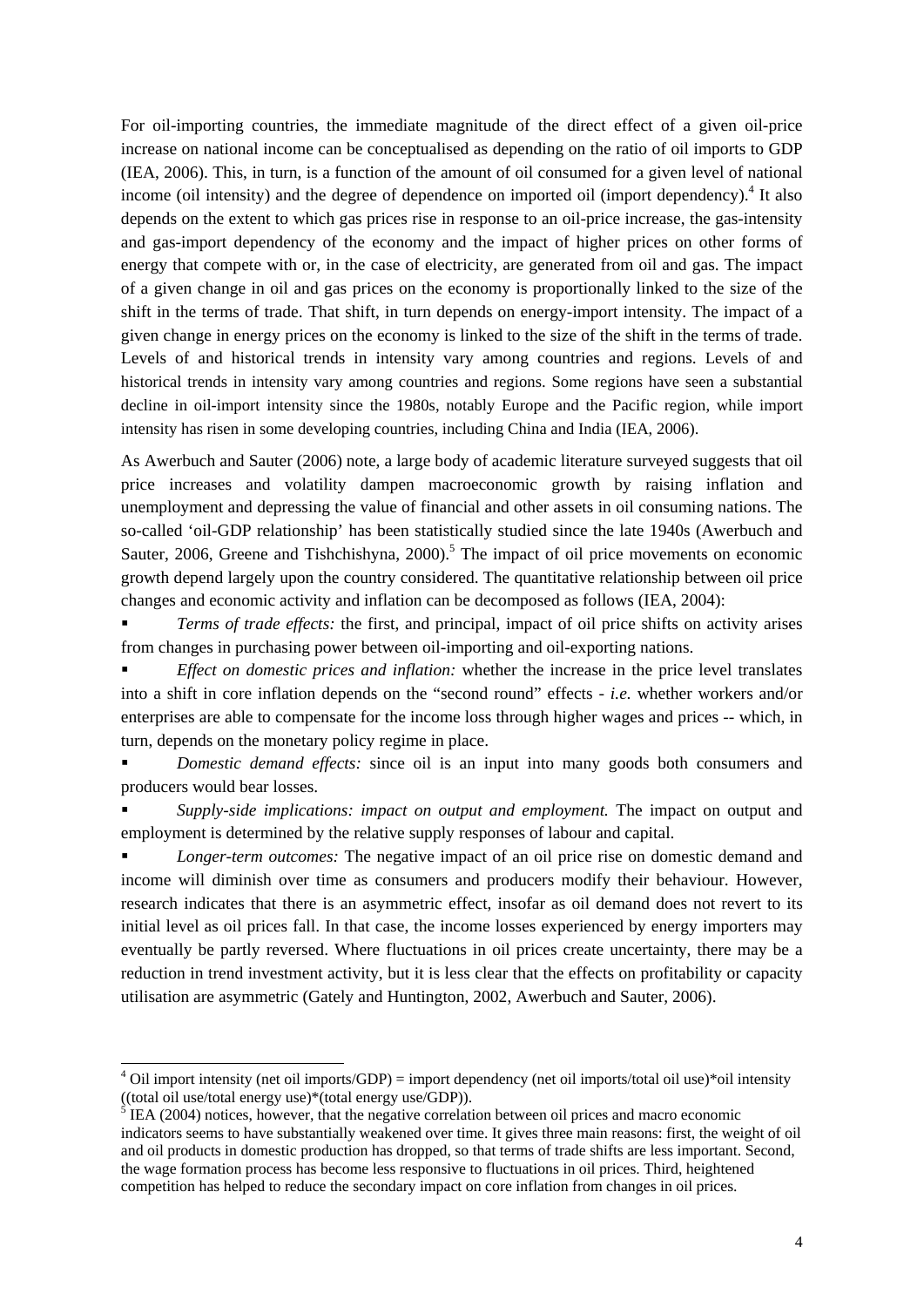While the mechanism by which oil prices affect economic performance is generally well understood, the precise dynamics and magnitude of these effects – especially the adjustments to the shift in the terms of trade – are very uncertain (IEA, 2006). Quantitative estimates of the overall macroeconomic damage caused to the economies of oil-importing countries by the oil-price shocks of 1973-1974, 1979-1980 and 1990-1991, as well as the gains from the 1986 price collapse, vary substantially. This is partly due to differences in the models used to examine the issue, reflecting the difficulty of capturing all the interacting effects. For the same reason, the results of models used to predict the impact of an increase of oil prices on the GDP vary largely.<sup>6</sup> IEA (2006) estimates, as a rule of thumb, that the impact of a sustained \$10 per barrel oil price increase would now cut average real GDP by around 0.3% in the OECD and by about 0.5% in non-OECD countries. Awerbuch and Sauter (2006) point out that the oil-GDP effect has significant ramifications for policies reducing fuel import dependency, such as increasing fuel mix diversity (through e.g. greater use of renewable or nuclear energies) and demand side energy efficiency and flexibility (through e.g. greater fuel switching possibilities). These policies mitigate exposure to fossil fuel risk and therefore help nations avoid costly economic losses; these arguments will be discussed further in the section four of this paper.

**Figure 1 – Indexation of long term gas supply contracts by origin of the purchasing company Source: EC (2005)** 



Turning now to the impact of gas prices level and volatility on the economy, it is important to note that the price of gas tends to be highly correlated with international oil prices. This is because of both explicit price indexation and inter-fuel competition at the burner tip. The EC Sector Inquiry looked at the indexation according to the region of the purchasing company  $(EC, 2005)$ .<sup>7</sup> Figure 1

<sup>&</sup>lt;sup>6</sup> See, for example, Barrell and Pomerantz (2004), IMF (2005), Hamilton (2005), and Hunt, Lisard and Laxton (2002).

 $<sup>7</sup>$  The results of the EU Inquiry are based on analysis of long term purchase agreements (i.e. over 12 months)</sup> of thirty major producers and wholesalers of gas. The analysis is based on data for calendar year 2004 and indicates the average volume weighted indexation found in the sample of over 500 long term contracts, representing around 400 billion cubic metres of contracted gas. These contracts include those between companies exporting gas to Europe and major EU gas wholesalers, as well as contracts between different EU gas wholesalers.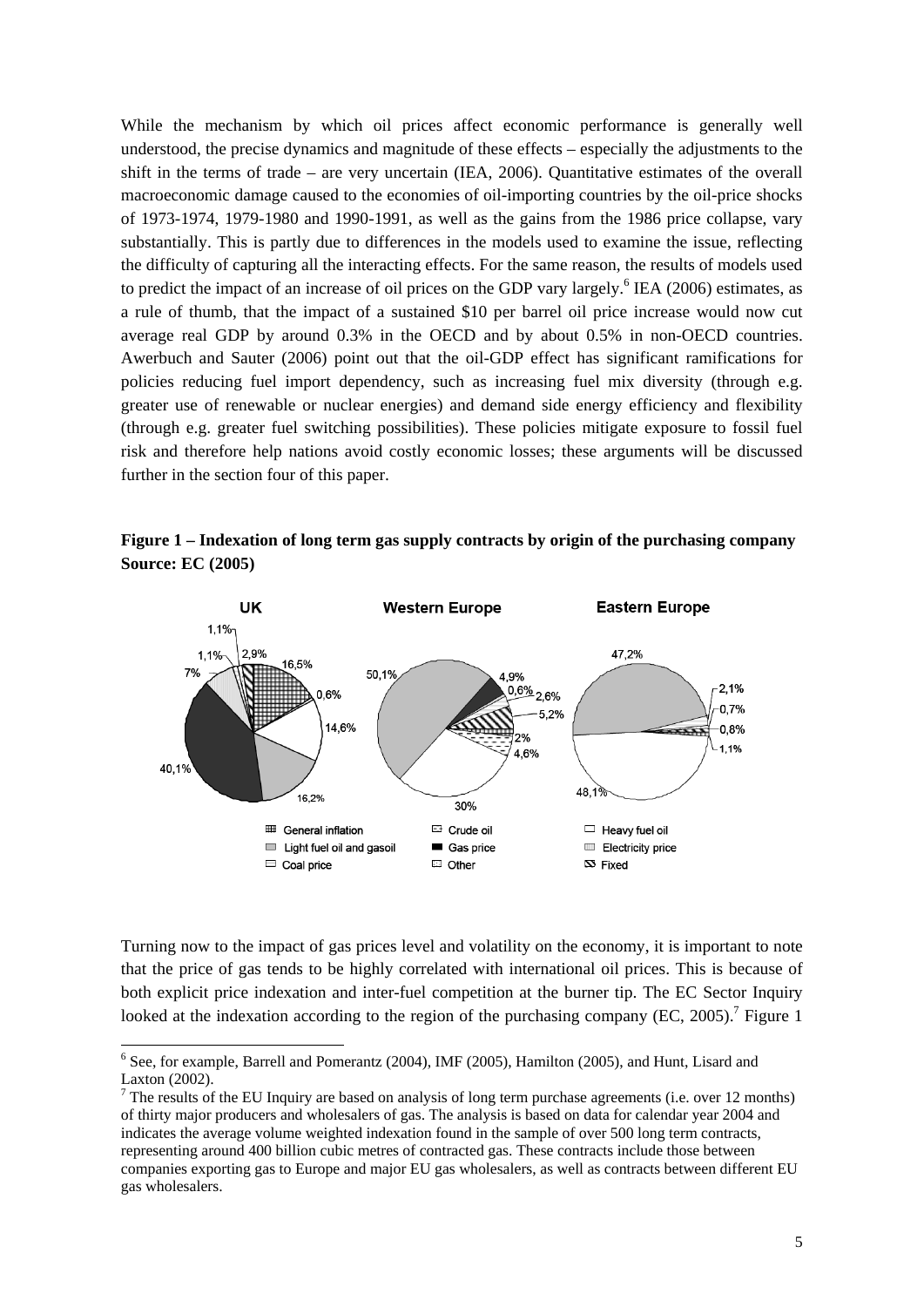shows the indexation of long-term gas supply contracts depending on whether the buyer was from the UK, Western Europe or Eastern Europe.<sup>8</sup> Interestingly, the indexation present in long-term contracts for gas supply to continental Europe is very different to that found in the UK, where over 40% of the price volatility of gas under long-term contracts is determined by changes to the actual hub price of gas (usually the NBP or IPE prices). For Western Europe, changes in hub gas prices only account for around 5% of indexation. Conversely, the importance of heavy fuel oil and light fuel oil to determine the price level paid under long-term contracts is much higher in Western Europe (over 80% of indexation) and Eastern Europe (around 95% of indexation), than in the UK (around 30% of indexation).

Even in North America and Britain, where most contracts no longer include any formal links to oil prices, gas prices tend to move in line with oil prices because of fuel switching by industrial endusers and power plants (IEA, 2006). Opportunities for arbitrage with continental Europe, by LNG and, in the case of Britain, via the Bacton-Zeebrugge Interconnector, also tend to make oil and gas prices converge.<sup>9</sup> This explicit price indexation and inter-fuel competition results in wholesale gas prices reflecting the developments of the oil market, and in particular the market for oil derivatives such as heavy or light fuel oil. The EC Inquiry estimates that these account for around three quarters of gas price volatility (EC, 2006). As a consequence, greater dependence on gas-fired power generation can be expected to amplify the sensitivity of the European countries economies to oil and gas price fluctuations and shocks.

## **3 QUANTIFYING AND VALUING THE BENEFITS OF DIVERSITY**

While it seems relatively difficult to compute the macroeconomic value of diversifying the electricity generation mix, it is important to advance research in this area to provide a normative approach for policy makers. As pointed out by Costello (2005), care must indeed be taken that arguments in favour of diversity are not used opportunistically by those seeking (via political mechanisms) to protect particular firms and industries. This underlines the need to develop analytical tools to quantify the costs and benefits of increased fuel mix diversity. This section introduces various indices that can be used to quantify fuel mix diversity, and then discusses how new analytical tools borrowed from the financial literature (such that Mean Variance Portfolio Theory and Real Options theory) can be used to value the costs and benefits of generation mix diversity.

1

<sup>&</sup>lt;sup>8</sup>The Western Europe sample consists of long-term gas supply contracts to companies in Austria, Belgium, Denmark, France, Germany, Italy and the Netherlands. The Eastern Europe sample consists of long-term gas supply contracts to companies in the Czech Republic, Hungary, Poland, Slovakia and Slovenia. 9

<sup>&</sup>lt;sup>9</sup> Term contracts –often covering very long terms of twenty or more years – account for well over 95% of bulk gas trade in continental Europe (almost 100% outside of Belgium and The Netherlands). Almost all these contracts include oil-price indexation. In Britain, term contracts – which are generally much shorter in duration than in the rest of Europe – account for 90% of all bulk trade. In contrast to the rest of Europe, they almost always price the gas on the basis of spot or futures gas prices, usually at the Notional Balancing Point. Nonetheless, a small number of contracts may have some limited degree of oil-price indexation (IEA, 2006).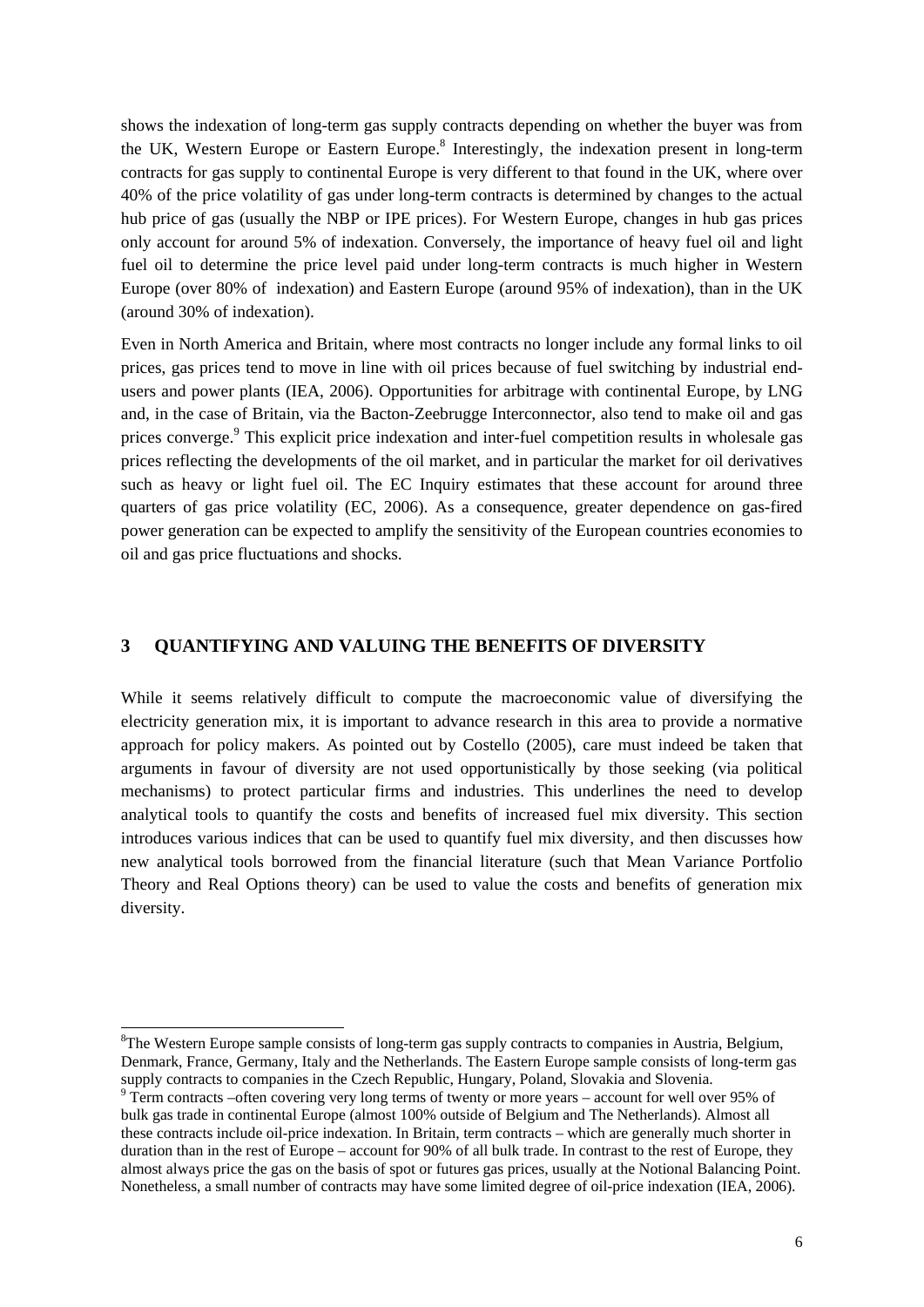#### **3.1 Quantifying fuel mix diversity**

Stirling (1994, 1998 and 2001) pioneered research in the application of diversity concepts to the energy sector. Stirling argues that *uncertainty* and *ignorance,* rather than *risk,* dominate real electricity investment decisions and conceptualizes *diversification* as a response to these more intractable knowledge-deficiencies. In addition to difficulties in definitely characterising or partitioning the possibilities, there is a prospect of unexpected outcomes, arising entirely outside the domain of prior possibilities.<sup>10</sup> Stirling (1998) shows that diversity can be considered from different angles, notably *variety* (the number of available options, categories, species), *balance* (the spread among options) and *disparity* (the nature and degree to which options are different from each other). Variety, balance and disparity constitute "three necessary but individually insufficient conditions for diversity" (Stirling 1998). He however points out that inclusion of disparity remains cumbersome, as the concept of disparity differs from variety and balance in that it is inherently qualitative.

In a seminal contribution to mathematical ecology, Hill (1973) directly addresses the fundamental issue of the trade-off between variety and balance in the measurement of diversity. Based on the characterisation of diversity in terms of 'proportional abundance', Hill (1973) identifies and orders an entire family of possible quantitative measures of diversity. Each is subject to the same general form:

$$
\Delta_a = \left(\sum_{i=1}^I (p_i^a)\right)^{1/(1-a)}, \quad a \neq 1,
$$
  
=  $\sum_{i=1}^I -p_i \ln(p_i), \quad a = 1.$ 

where  $\Delta$ <sub>*a*</sub> specifies a particular index of diversity,  $p_i$  represents (in economic terms) the proportional representation of option *i* in the portfolio under scrutiny, and *a* is a parameter which effectively governs the relative weighting placed on variety and balance. The greater the value of the parameter *a*, the smaller the relative sensitivity of the resulting index to the presence of lowercontributing options.

For *a=2*, the reciprocal of the function is referred to in ecology as the *Simpson diversity index* and in economics as the *Herfindahl-Hirschman concentration index*. Assuming that  $p_i$  is the market share of the *ith* firm or the proportion of generation met by one particular fuel source, then the Herfindahl-Hirschman concentration index is calculated according to  $\Delta_2 = \sum_{i=1}^{n}$ *I pi*  $\sum_{i=2}^{n} p_i^2$ . The Herfindahl-

Hirschman Index takes into account both the relative size and distribution of each source, increasing as the number of firms falls and the disparity in the size of those firms increases.<sup>11</sup>

*i*

1

For *a=1*, the result is the Shannon-Wiener index (Stirling, 1998). The *Shannon-Wiener Diversity Index* is the most attractive simple index reflecting both variety and balance in an even way

<sup>&</sup>lt;sup>10</sup> Stirling distinguishes three basic states of incertitude:

*<sup>-</sup>* Risk: "a probability density function may meaningfully be defined for a range of possible outcomes"

<sup>-</sup> Uncertainty: "there exists no basis for the assignment of probabilities"

<sup>-</sup> Ignorance: "there exists no basis for the assignment of probabilities to outcomes, nor knowledge about many of the possible outcomes themselves..."

 $11$  The maximum value of the index is 10000 in the case of a monopoly, falling towards zero as the market moves towards a situation of perfect competition.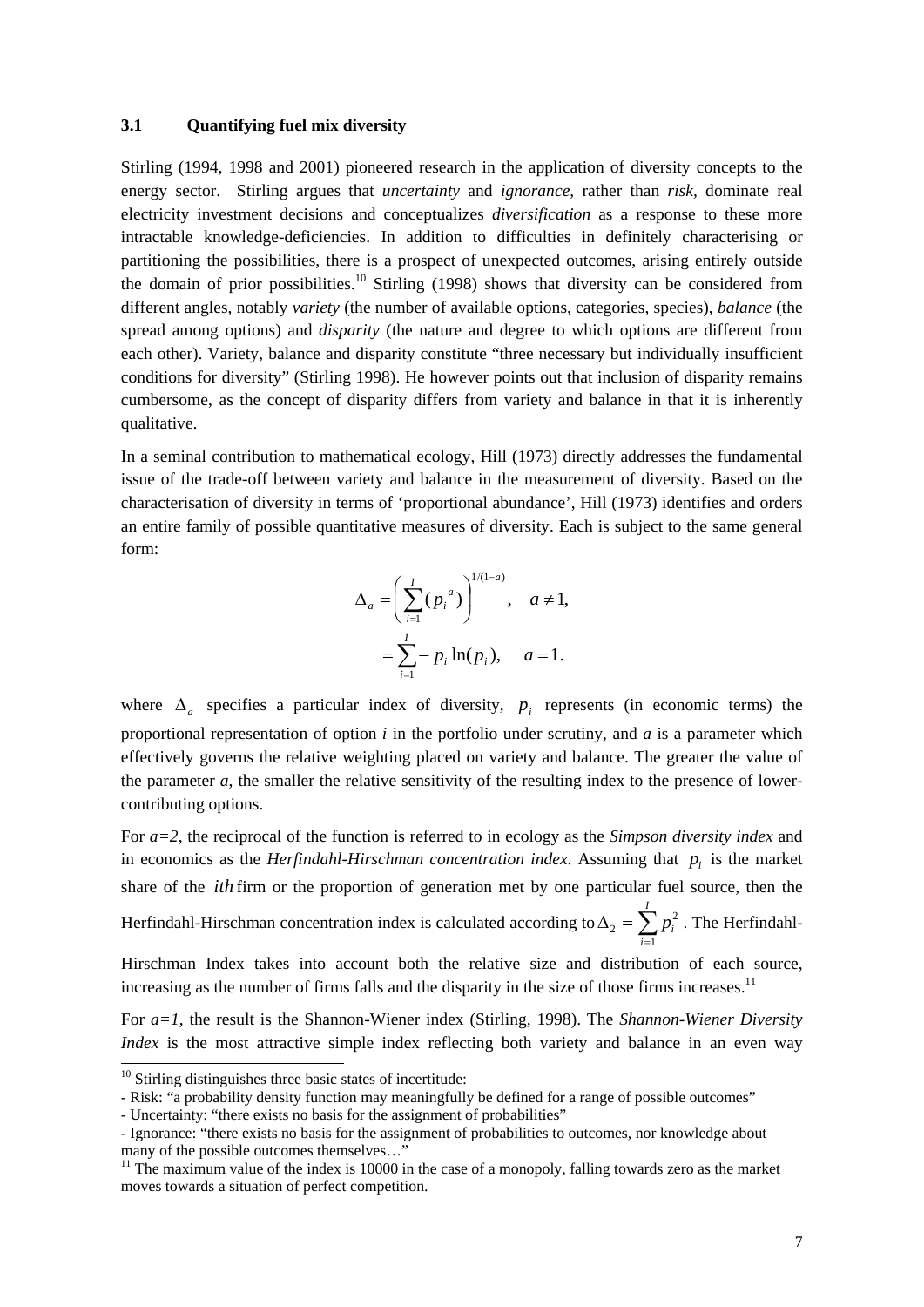(Stirling, 1998). The reasons are that this index is insensitive to final ordering (changes of the base of logarithms do not change the rank orderings of different system) and is additive in case of a refining of the taxonomy (the index value for a system of options, which has been disaggregated according to a combined taxonomy, should be equal to the sum of the index values obtained for the same system classified under each taxonomy individually). The higher the value taken by the index, the more diverse is the system.

An intuitive rationale for the use of the Shannon-Wiener function as an index of electricity supply system security is to think of it as a measure of the probability that a hypothetical unit of electricity sampled from the system at random has been generated by any particular option. The more diverse the system, the greater will be the uncertainty over which option will have generated the next sampled unit of electricity. Jansen et al. (2004) elaborate on the *Shannon-Wiener Diversity index* to design a macro indicator for long-run energy supply security. Four long-term energy security indices are presented, allowing for an increasing number of long-term supply security aspects, and then applied to reference year 2030 of four long-term sustainability outlook scenarios. Aspects introduced in their indicators on a stepwise additional basis are successively:

- Diversification of energy sources in energy supply. This corresponds to the basic *Shannon-Wiener Diversity index.*
- Diversification of imports with respect to imported energy source. This second indicator provides for an adjustment of the basic indicator for the net import dependency.
- Long-term political stability in import regions. The third additional adjustment to the indicator accounts for the level of long-term political stability in regions of origin, using the UNDP Human Development Indicator as index for long-term socio-economic stability.
- Allowance for resource depletion. The fourth indicator allows for the level of resource depletion on an additional basis.

## **3.2 From quantification to valuation of fuel mix diversity**

While Stirling's (1994, 1998, 2001) pioneering work on diversity indexes greatly contributed to defining the diversity of an electricity system, it does not inform the question as to *how much*  diversity is needed.<sup>12</sup> The extent to which diversity is to be pursued depends on the balance between the extra costs and the degree of risk reduction achieved. Fuel diversity should not be perceived as an end, but only as a means that has the capability to generate benefits less costly than other alternatives in achieving the same objectives. For example, financial instruments may have lower costs than fuel diversity, which can be viewed as a physical hedge in reducing price risk to a tolerable level. Fuel diversity may also create costs from the loss of scale economies associated with traditional generation technologies, and from owing and operating a portfolio of power sources that include several fuels and technologies, some of which may not have the lowest expected costs.

The diversity indexes presented before do not exploit statistical information. Thinking about fuel mix diversity in terms of risk, e.g. price risk for fossil fuel supplies, one can make use of other analytical approaches using statistical data to identify the optimal degree of diversity of an

<sup>-</sup> $12$  See also Lucas et al. (1995) for a critic of Stirling's diversity index.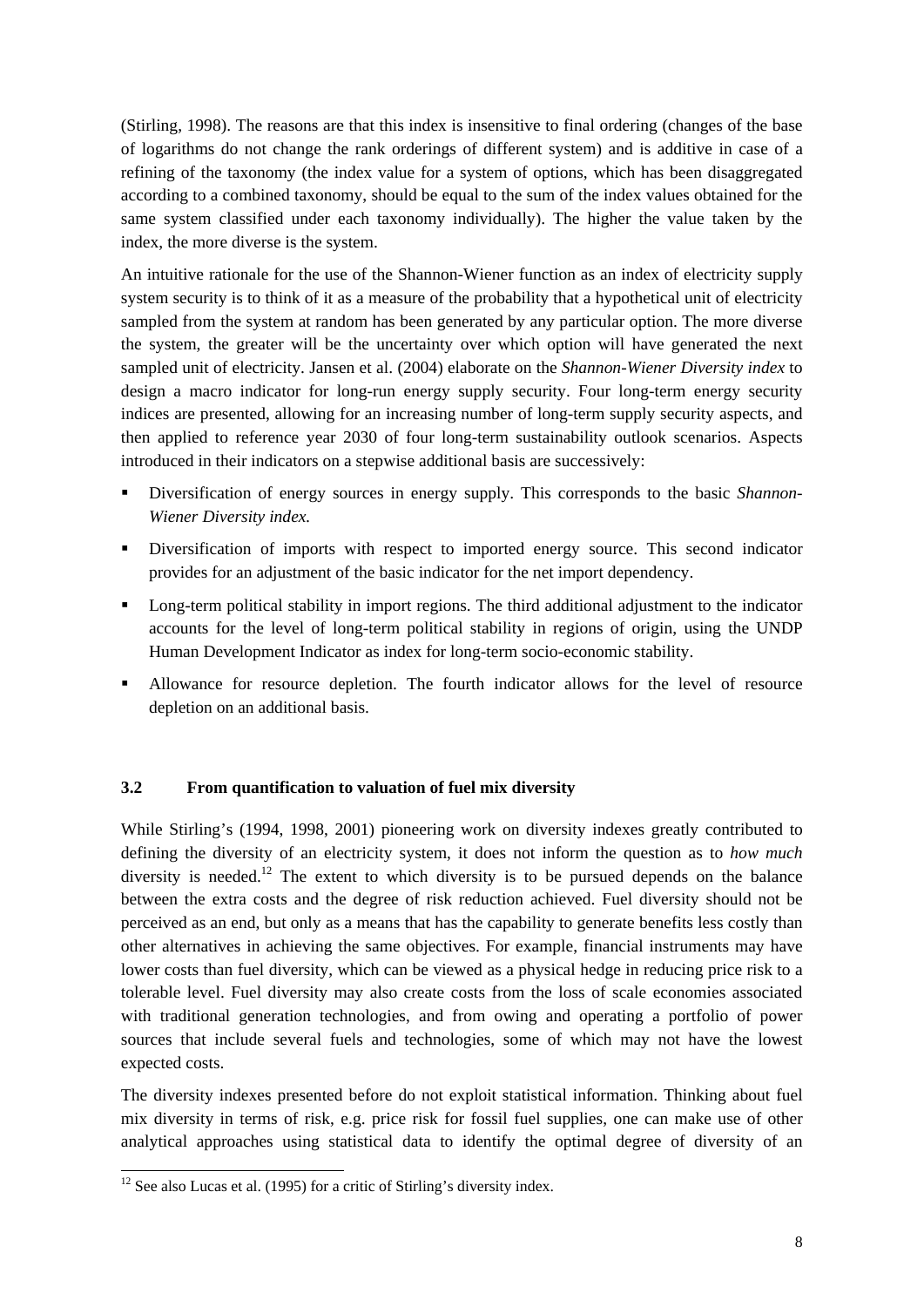electricity system, by trading off the degree of risk reduction achieved by diversifying away from gas-fired generation against the extra cost of doing so. As argued by Awerbuch and Berger (2003), such approaches rely on the assumption that while these precise outcomes may never be perfectly repeated in the future, they at least provide a guide to the future.<sup>13</sup> The strength of such approaches rests on the presumption that the past is a reliable guide to the future. This is not to say that unexpected events will not happen – only that the effect of these events are already known from past experience (Awerbuch and Berger, 2003).

Fuel mix diversity provides a hedge against potential price shocks affecting one type of fuel, e.g. imported gas, or supply shocks due to physical disruption in the supply chain. Investing in generation technologies which help a country (or a utility) to mitigate its exposure to fossil fuel supply disruptions or price risks can be thought as an *insurance*. Calculating the value associated with such insurance requires a different approach from the traditional static valuations of the "least cost option" on a stand alone basis (see e.g. Roques et al., 2006a, for a critic of the traditional levelised cost methodology). Power generation investment valuations need to capture both the *portfolio effects* – the complementarity of one additional unit with the existing portfolio of plants of a country or utility – and the *option value effects* arising out of uncertainties in fossil fuel prices and volatility – e.g. the option value of operating renewables and nuclear plants in case gas prices increase. In other words, identifying the optimal degree of fuel mix diversity for a country or utility requires valuation approaches of power generation investments which trade off the risks and returns of increased portfolio diversification, both in a *static* and *dynamic* perspective. The following subsections introduce successively static (Value-at-Risk and Portfolio theory) and dynamic approaches (Real Options) to value fuel mix diversity.

## *3.2.1 Mean-Variance Portfolio Theory*

-

The *Value-at-Risk* (VaR) approach gained increasing popularity in banking and assets and liabilities management applications by the end of the  $1990s<sup>14</sup>$ . The Value-at-Risk calculates the maximum loss expected (or worst case scenario) on an investment, over a given time period and given a specified degree of confidence (Brealey and Myers, 2000). The VaR approach can be applied to any portfolio of assets and liabilities, whose market values are available on a periodic basis. Typically, normal distributions are assumed with values for price volatility, based on past statistics. Using calculated parameter values for the whole portfolio, the maximum portfolio loss can be projected provided a specific unlikely event does not occur, for example a 5% chance of an adverse price movement within the next holding period. However, to implement it, the probability distribution of price changes for each portfolio instrument should be known, and the VaR approach depends critically on reasonable estimates of price volatility and correlations among financial assets, as well as the assumed distribution of price changes. Kleindorfer and Li (2005) provide a recent review of progress in the VaR theoretical literature, and apply it to characterize multi-period VaR-constrained portfolios of real and contractual assets in the power sector.

<sup>&</sup>lt;sup>13</sup> While no particular random event may ever be precisely duplicated, nonetheless, historic variability is widely considered to be a useful indicator of future volatility (e.g. in the case of equity stocks).

 $14$  VaR is based on the common-sense fact that for investors, risk is about the odds of losing money. By assuming investors care about the odds of a big loss, VaR addresses one of the main issues with the traditional measure of risk, volatility. The main problem with volatility, indeed, is that it does not address the direction of an investment's movement: a stock can be volatile because it suddenly jumps higher. But investors are not distressed by gains.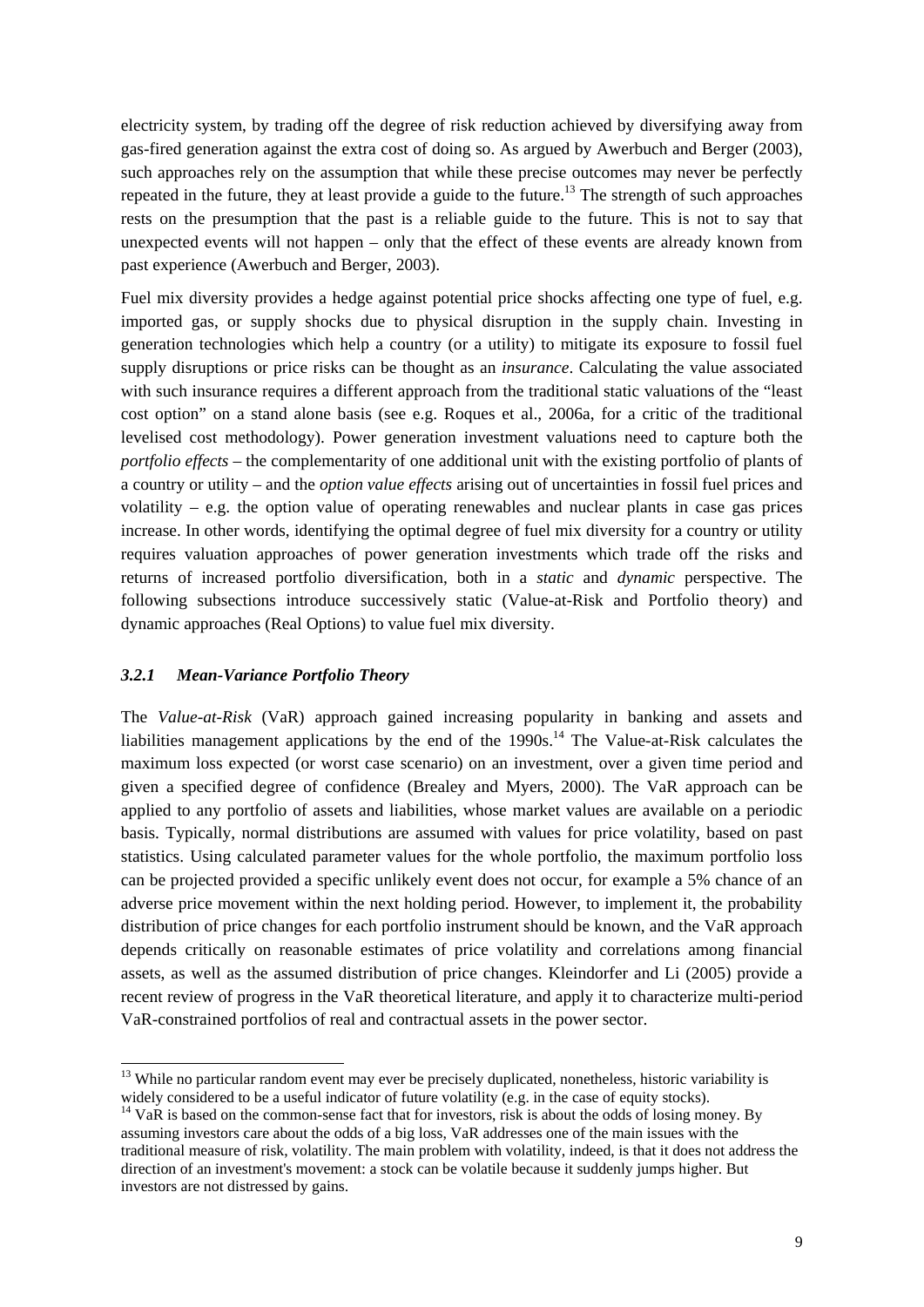Another probabilistic approach to value and optimise fuel mix diversity is Markowitz's *Mean-Variance Portfolio theory* (Markowitz, 1952).<sup>15</sup> Mean-variance portfolio theory (hereafter MVP) defines portfolio risk as *total risk -* the sum of random and systematic fluctuations - measured as the standard deviation of periodic historic returns.<sup>16</sup> An efficient portfolio is one which has the smallest attainable portfolio risk for a given level of expected return (or the largest expected return for a given level of risk). The process for establishing an optimal (or efficient) portfolio generally uses historical measures for returns, risk (standard deviation), and the correlation coefficients between the different assets to be used in the portfolio.





By computer processing the returns, risk (standard deviation of returns) and correlation coefficients data, it is possible to establish a number of portfolios for varying levels of return, each having the least amount of risk achievable from the asset classes included. These are known as optimal portfolios, which lie on the *efficient frontier*. Figure 3 shows the efficient frontier for a portfolio of two risky assets. The graph visualizes the set of optimal portfolios. Optimality refers to Pareto optimality in the trade-off between portfolio risk and portfolio return. For each portfolio on the efficient frontier:

- The expected portfolio holding period return (HPR) cannot be improved without increasing expected portfolio HPR risk.
- The expected portfolio HPR risk cannot be reduced without reducing expected portfolio HPR.

<sup>&</sup>lt;sup>15</sup> See e.g. Fabozzi et al. (2002) for a recent review of the developments of Portfolio theory

<sup>&</sup>lt;sup>16</sup> Modern portfolio theory makes some assumptions about investors. It assumes they dislike risk and like returns, will act rationally in making decisions and make decisions based on maximising their return for the level of risk that is acceptable for them. When making asset allocation decisions based on asset classes it is assumed that each asset class is diversified sufficiently to eliminate specific or non-market risk.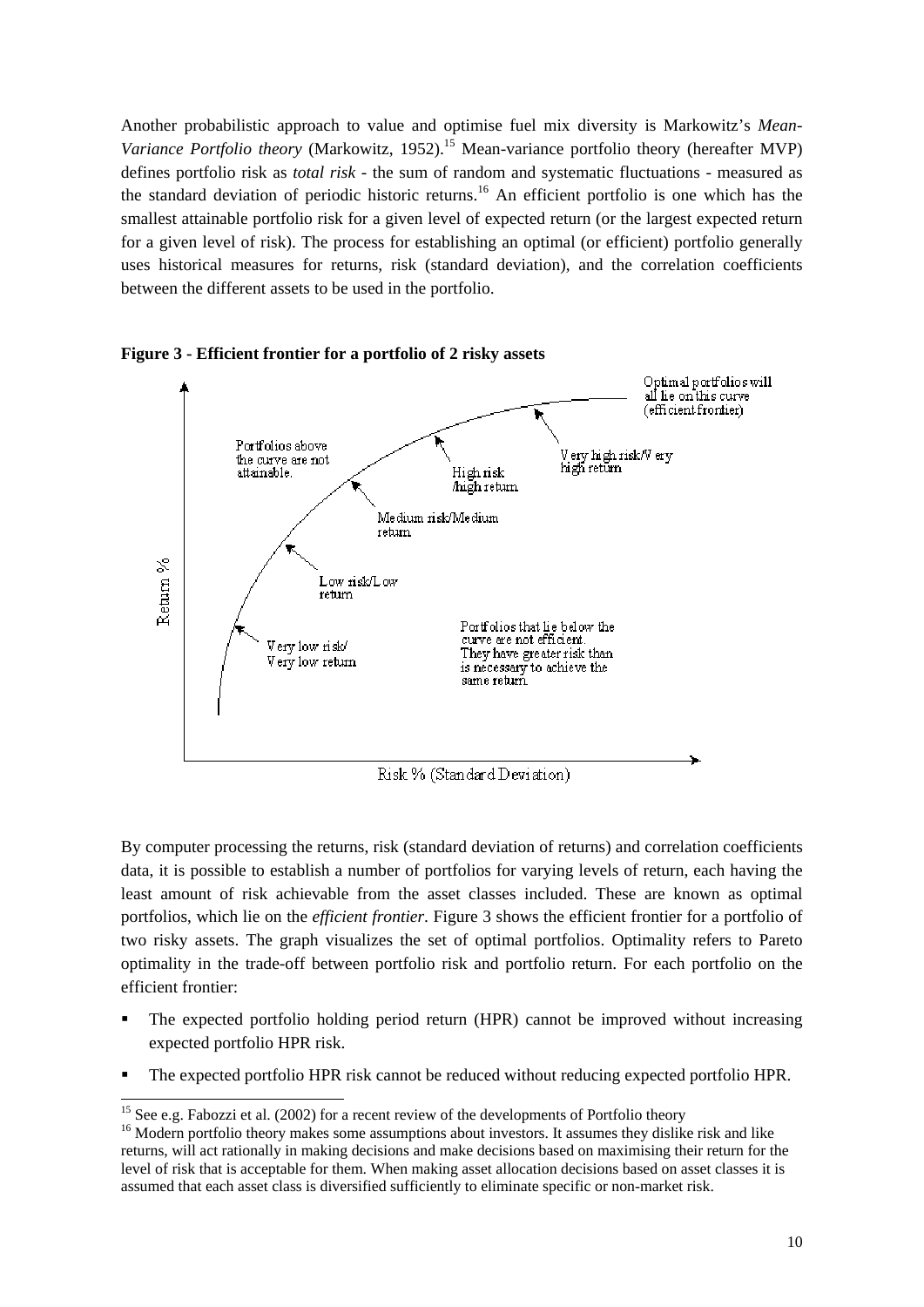The investor then simply has to choose which level of risk is appropriate for their particular circumstances (or preference) and allocate their portfolio accordingly. In other words, MVP theory does not prescribe a single optimal portfolio combination, but a range of efficient choices. Investors will choose a risk-return combination based on their own preferences and risk aversion.

Mean-Variance Portfolio (MVP) theory, initially developed for financial securities, can be applied to generation assets to determine the optimal portfolio for a country or generation company. MVP theory makes assumptions on the assets considered and investors' behaviour (such as risk aversion), which are discussed in detail in Awerbuch and Berger (2003) and Roques et al. (2008) in the context of investment in electricity markets. As Awerbuch and Berger (2003, page 5) observe, "the important implication of portfolio-based analysis is that the relative value of generating assets must be determined not by evaluating alternative assets, but by evaluating alternative asset portfolios. Energy planning therefore needs to focus less on finding the single lowest cost alternative and more on developing efficient (i.e. optimal) generating portfolios".

Bar-Lev and Katz (1976) pioneered the application of MVP theory to fossil fuel procurement in the U.S. electricity industry. By applying an MVP approach on a regional basis, they determined the theoretical efficient frontier of fossil fuel mix for various regulated utilities and compared it to the actual experience of the electric utilities. Bar-Lev and Katz (1976) showed that generally the electric utilities efficiently diversified, but that their portfolios were generally characterised by a relatively high rate of return and risk, which they interpreted as being a consequence of the 'costplus' regulatory regime encouraging utilities to behave in a risky way. Humphreys and McClain (1998) use MVP theory to demonstrate how the energy mix in the U.S. could be chosen given a national goal to reduce the risks to the domestic macro economy of unanticipated energy price shocks. They note that the electric utility industry has moved towards more efficient points of production since the 1980s, and that the switch towards natural gas in the 1990s might be driven by the desire for higher returns to energy investment in the industry.

Awerbuch (2000) evaluates the U.S. gas-coal generation mix and shows that adding wind, photovoltaics, and other fixed-cost renewables to a portfolio of conventional generating assets serves to reduce overall portfolio cost and risk, even through their stand-alone generating costs may be higher. Awerbuch and Berger (2003) use MVP to identify the optimal European technology mix, considering not only fuel price risk but also O&M, as well as construction period risks. Awerbuch and Berger (2003) find that compared to the EU-2000 generation mix, the projected EU-2010 mix exhibits a higher risk coupled with higher return. Moreover, the projected EU-2010 mix does not lie on the efficient frontier, though it comes close, indicating that better portfolios exist. These would likely include higher shares of old coal along with a higher share of wind.<sup>17</sup> Jansen et al. (2006) uses portfolio theory to explore the risk and returns of various portfolio mixes corresponding to different scenarios of the electricity system development in the Netherlands. The general conclusion of the Portfolios theory applications to valuing diversity based on production costs and concentrating on fuel price uncertainty, i.e. taking a national or societal perspective, is that more diverse generation portfolios are in general associated with lower risks for the same returns. In particular, optimal portfolios contain a substantial share of fixed-costs (when considering only fuel price uncertainty) renewables and nuclear, whose costs have a low covariance with the production costs of fossil fuel technologies.

<sup>&</sup>lt;sup>17</sup> Note that this study does not account for the cost of  $CO<sub>2</sub>$  emission permits in the European Trading Scheme.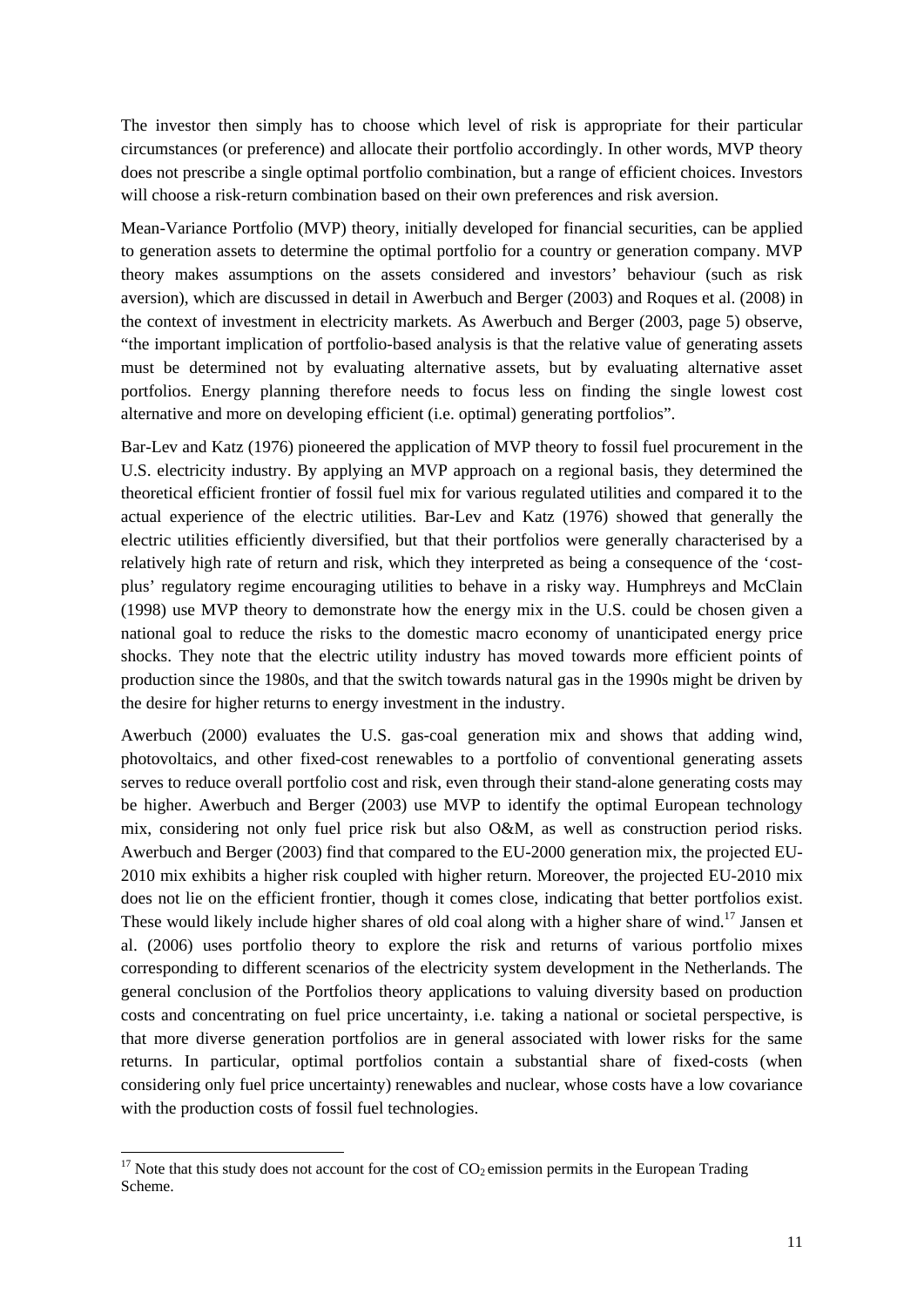Roques et al. (2008) applies portfolio theory to identify optimal portfolios for electricity generators in the UK electricity market, concentrating on profit risk rather than production costs risk. In such a private investor perspective, electricity price risk (and in Europe  $CO<sub>2</sub>$  price risk) is also relevant for determining optimal portfolios, and in particular the covariance of electricity, fuel, and  $CO<sub>2</sub>$  prices. Roques et al. (2008) concludes that in the absence of long-term power purchase agreements, optimal portfolios for a private investor differ substantially from socially optimal portfolios, as there is little diversification value for a private investor in a portfolio of mixed technologies, because of the high empirical correlation between electricity, gas, and carbon prices. Moreover, Roques et al. (2008)'s results suggest that the current UK industry framework is unlikely to reward fuel mix diversification sufficiently so as to lead private investors' technology choices to be aligned with the socially optimal fuel-mix, unless investors can find counter parties with complementary risk profiles to sign long-term power purchase agreements. These findings raise questions as to whether and how policy makers or regulators should modify the market framework, given the macroeconomic and security of supply benefits of a diverse fuel-mix. Roques et al. (2008)'s model results suggest in particular that alternative institutional risk allocation mechanisms (e.g. long-term power purchase contracts) might render capital intensive but fuel-price risk free technologies such as nuclear power or renewables more attractive to investors - and thereby provide power companies with stronger incentives for fuel mix diversification.

## *3.2.2 Dynamic valuation approaches: the option value of diversity*

-

Another concept borrowed from the finance literature, called *Real Options*, can be applied to supplement the information provided by static discounted cash flow analysis. In its simplest terms, *Real Options* theory says that when the future is uncertain, it pays to have a broad range of options available and to maintain the flexibility to exercise those options. Real Options theory has pointed to the shortcomings of the static valuation approaches for inputting a value on the ability of a utility to dynamically react to changing market and other conditions. Specifically, static approaches can understate, if not ignore, *managerial flexibility*. *Real options* valuation allows for adjustment of the *timing* of the investment decision. It is therefore particularly well suited to evaluate investments with uncertain payoffs and costs, as it can capture the option value contained in managerial flexibility in the face of future uncertain developments: the greater the uncertainty that can be resolved, the more advantageous it is to wait and thus the higher the option value (Dixit and Pindyck, 1994, Trigeorgis, 1996).

Real options theory can be applied to analyse the economics of renewable energy or nuclear power versus fossil fuel generation technologies when fuel prices and/or electricity prices are uncertain.18 There are potentially two attributes of non fossil-fuel technologies such as renewables and nuclear power generation that could improve their value to society or investors in a dynamic perspective. First, production costs of such technologies are insensitive to both gas and carbon prices.<sup>19</sup> Therefore, rising gas prices and carbon trading or carbon taxes will make nuclear and renewables more competitive against CCGTs and coal-fired plants. Second, investing in non fossil-fuel

<sup>&</sup>lt;sup>18</sup> Quantifying the option value requires, however, restrictive assumptions on the stochastic behaviour of the electricity and natural gas market prices, and to rely on data from relatively illiquid forward markets. See Frayer and Uludere (2001) for a description of the limits of applying Real options analysis to power investments.

<sup>19</sup> Nuclear fuel price have relatively little effect on electricity generation costs: a doubling of the uranium oxide price would increase the fuel cost for a light water reactor by 30%, and the electricity cost by only about 7%, whereas doubling the gas price would add 70% to the price of electricity.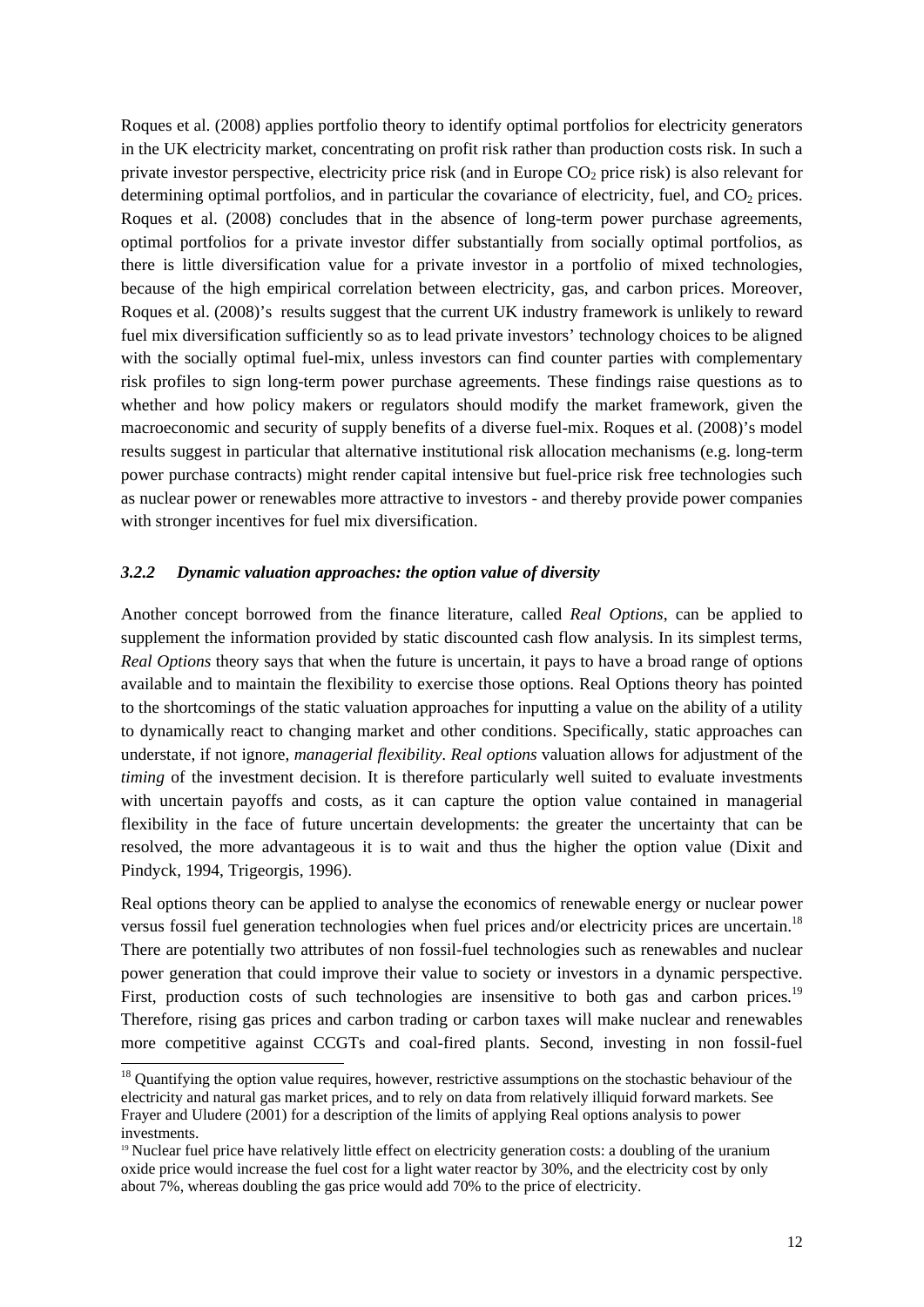technologies can be thought as a hedge against the volatility and risk of gas, coal and carbon prices for a country or a (large) generating company. The uncertainty over the evolution of gas and carbon prices implies that there is an option value associated with being able to choose between non fossilfuel generation technologies and fossil fuel technologies in the future.

Real Option theory can therefore rationalise embarking upon a power-plant project that is not expected to be economical for a period of years but offers the possibility of benefits in the longer term. For instance, Murto and Nese (2002) compare natural gas fired plant economics with biomass plants and show that natural gas price uncertainty considerably improves the competitiveness of the biomass plant, when taking into account the option value associated with input cost uncertainty. Roques et al. (2006c) compute the option value to a company of the ability to choose between a nuclear and a gas-fired plant investment at successive moments in the future, when the company faces stochastic gas, carbon, and electricity prices. They show that this option value depends sensitively on the degree of correlation between electricity, gas, and carbon prices, and conclude that there is little private company value in retaining the option to choose between nuclear and CCGT technologies in future in liberalised European electricity markets, which exhibit a strong correlation between electricity, gas and carbon prices.

# **Figure 4: Example of Project Involving An Option: the initial decision to do R&D provides the Option to Invest in Completing Development, for instance by building a plant.**



Real Options analysis can also be applied to other benefits associated with of a more diverse electricity generation system, as the value of real options is closely linked to the benefits of having more flexibility. The concept can for instance apply to whether a utility should buy a new power plant or purchase power. An illustration of a failure to retain an option would be where a utility signs a long-term purchased power contract with rigid take and price provisions (Costello, 2005). If subsequent to the signing of the contract the market price of electricity plummeted or expected load growth failed to materialize, or both, the utility could suffer large contractual liability. Real options theory could also justify staggering the timing of capital expenditures for new generation facilities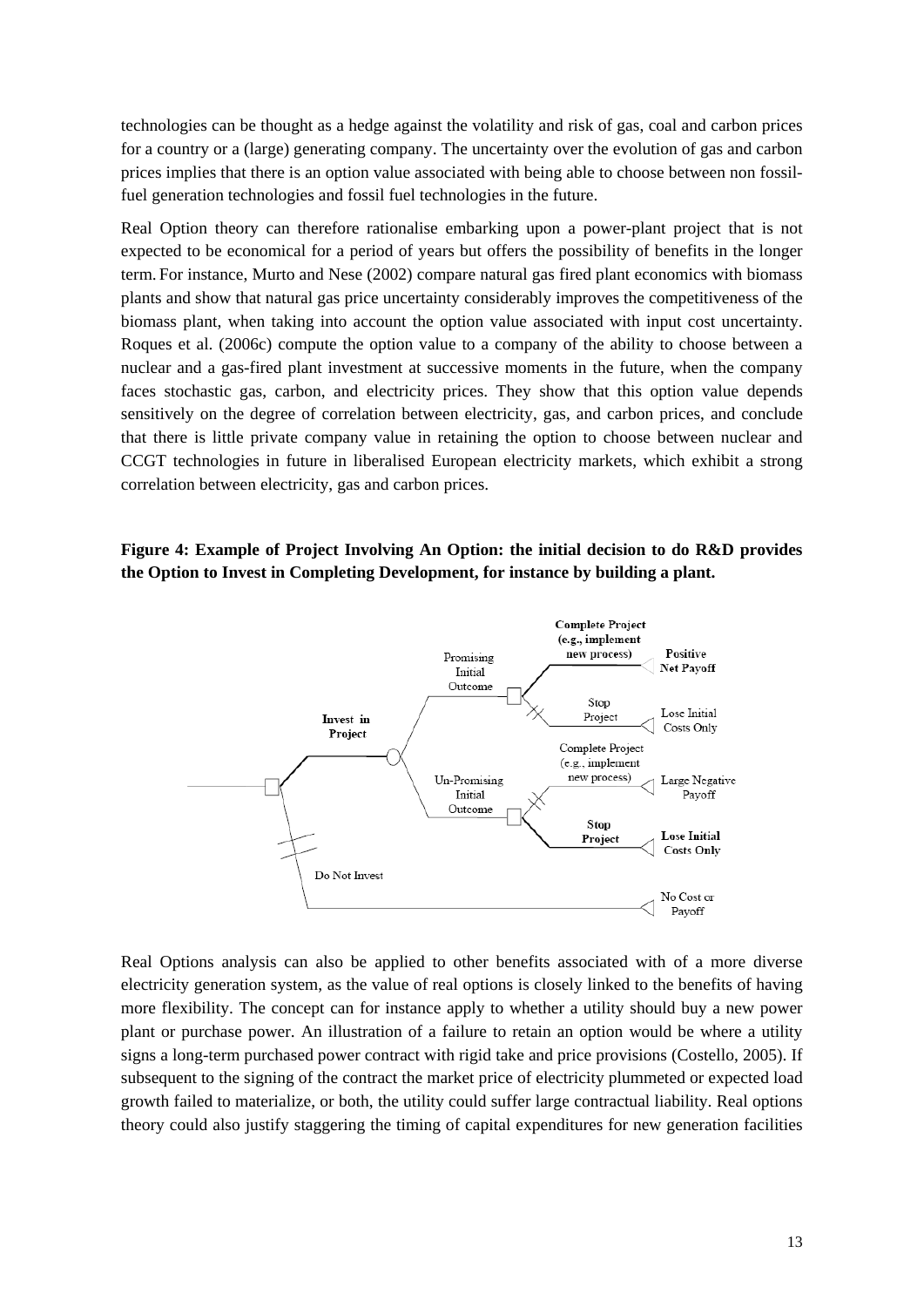under uncertainty, committing to new construction in stages.<sup>20</sup> By waiting for new information, and in the meantime initiating development of promising technologies (for example, on a pilot or demonstration basis), the utility would have more flexibility in adapting to the new conditions as they unfold.

Another application of interest of Real Option modelling concerns the valuation of research, development, demonstration and deployment (RDDD) programs of new power generation technologies. Cost benefit analysis of such publicly funded programs typically employs a deterministic forecast of the cost and performance of renewable and non-renewable fuels which ignores uncertainty in the cost of non-renewable energy, the possibility of adjustment to the RDDD effort commensurate with the evolving state of the world, and the underlying technical risk associated with RDDD. Siddiqui et al. (2006) find that the total option value of renewable energies is dominated by the value of existing renewable technologies, while the value of enhancements to renewables technologies from future RDDD is a modest 10% of the total, and the value of the abandonment option is insignificant. Davis and Owens (2003) use a similar Real Options approach to estimate the value of the US renewable electric technologies R&D program in the face of uncertain fossil fuel prices. They estimate the current value of expected future supply from renewable electric technologies, net of federal R&D expenditures, at \$30.6 billion (in 2000 dollars).<sup>21</sup> While these two models' estimates of renewable technologies option value are sensitive to the selected parameters values, which are subject to debate, Siddiqui et al. (2006) and Davis and Owens (2003) results demosntrate that renewable technologies hold a significant amount of value that cannot be detected by using traditional static valuation techniques.

## **4 CONCLUSIONS**

-

This paper discussed potential adverse consequences of a power generation mix dominated by gas fired power plants in terms of security of supply and macroeconomic resilience to oil and gas prices movements. This paper argued that greater diversity generally enhances the robustness of an electricity system to fossil fuel supply shocks, and hence yields macroeconomics and security of supply benefits. However, this paper pointed out that while diversity can be seen as a desirable feature of an electricity system, it is not a necessary condition. Perhaps more importantly, it is not clear *what* should be diversified, and *how much* diversity is optimal. Because the generation mix diversity is a multi-faceted issue, it is indeed difficult to quantify the costs and benefits associated with greater fuel mix diversity.

New analytical tools borrowed from the financial literature are powerful analytical tools to value the costs and benefits of reducing some risks. These include *static* valuation methods such as Portfolio theory, and *dynamic* valuation methods such as Real Options which take into account the option value of diversity as a hedge against potential fossil fuel supply or price shocks. Findings of recent studies using such analytical approaches to value diversity were discussed, showing that

 $20$  Gollier et al. (2005) compare the benefit of a large nuclear power plant project coming from increasing returns to scale, to the benefit of a modular sequence of smaller, modular, nuclear power plants on the same site. They show that under price uncertainty only, the benefit of modularity is equivalent in terms of profitability to a reduction of the cost of electricity by one-thousand of a Euro per kWh.

 $21$  The model assumes a current ratio of renewables to non renewables electricity generating costs of 1.29, and a 1 to 4% annual rate of decline of renewables technologies generating costs, depending on the level of R&D funding. The cash flows of renewable and non renewable technologies are discounted using the risk free interest rate.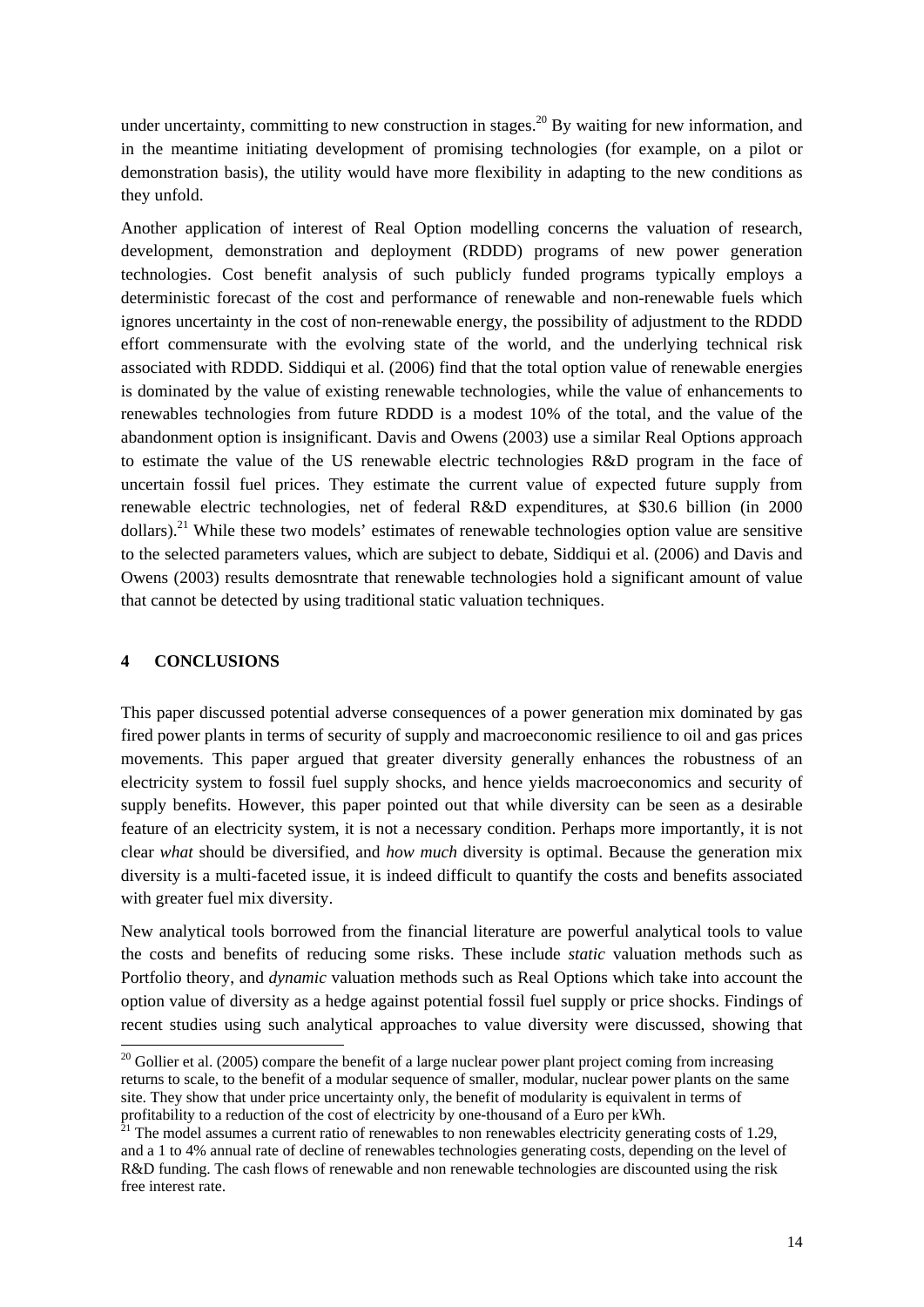non-fossil fuel technologies have a significant 'hedging value' from a societal perspective vis-à-vis fuel and  $CO<sub>2</sub>$  price risks. Valuation approaches can therefore rationalise embarking upon a powerplant project that is not expected to be economical for a period of years but offers the possibility of benefits in the longer term. Most importantly, contrasting the societal value of diversity with the results from studies quantifying the value of fuel mix diversity to *private* investors casts doubt as to whether the current liberalised market framework provides adequate diversification incentives.

This paper serves as an introduction to a book providing a selection of the recent research applying Mean-Variance Portfolio theory to optimize fuel mix diversity and security in liberalised power markets (Bazilian and Roques, 2008).

## **5 REFERENCES**

- Awerbuch, S. (2000). Investing in photovoltaics: risk, accounting and the value of new Technology. *Energy Policy* 28 (2000) 1023-1035.
- Awerbuch, S. and M. Berger (2003). Energy Security and Diversity in the EU: A Mean-Variance Portfolio Approach. *IEA Research Paper*, Paris, February 2003, www.iea.org/techno/renew/port.pdf.
- Awerbuch, S. and R. Sauter (2006). Exploiting the Oil-GDP Effect to Support Renewables Deployment. *Energy Policy* 34: 2008-2819.
- Bar-Lev, D., and S. Katz (1976). A Portfolio Approach to Fossil Fuel Procurement in the Electric Utility Industry. *Journal of Finance*, 31(3): 933-47.
- Barrel and Pomerantz, *Oil Prices and the World Economy*, NIESR, London.
- Bazilian, M. and F. Roques (2008). Analytical Methods for Energy Diversity and Security: Portfolio Optimization in the Energy Sector: A Tribute to the work of Dr. Shimon Awerbuch. Elsevier, Oct. 2008.
	- http://www.elsevier.com/wps/find/bookdescription.cws\_home/716397/description#description
- Bohi, D. and M. Toman (1993). Energy security: externalities and policies. *Energy Policy*, November 1993, pages 1093-1109.
- Brealey R., and S. Myers (2000). *Principles of Corporate Finance*, Sixth Edition, Irwin McGraw-Hill.
- Costello, K. (2005). A Perspective on Fuel Diversity. *The Electricity Journal* 18 (4): 28-47.
- Davis, G., Owens, B. (2003). Optimizing the level of renewable electric R&D expenditures using real options analysis. *Energy Policy* 31 (2003): 1589-1608.
- Dixit, A., R. Pindyck (1994). *Investment under uncertainty*. Princeton University Press.
- European Commission (2005), Competition Directorate, Energy Sector Inquiry Draft Preliminary Report, available at

www.europa.eu.int/comm/competition/antitrust/others/sector\_inquiries/energy

- Fabozzi, F., F. Gupta and H. Markowitz (2002). The Legacy of Modern Portfolio Theory. *Journal of Investing*, Institutional Investor**,** Fall 2002, 7-22
- Frayer, J. and N. Uludere (2001). What Is It Worth? Application of Real Options Theory to the Valuation of Generation Assets. *The Electricity Journal*, 14(October 2001): 40-51.
- Gately D. and Huntingdon H. (2002). The Asymmetric Effects of Changes in Price and Income on Energy and Oil Demand. *The Energy Journal*, 23(1).
- Gollier C., D. Proult, F. Thais and G. Walgenwitz (2005). Choice of nuclear power investments under price uncertainty: Valuing modularity. *Energy Economics* 27(4): 667-685.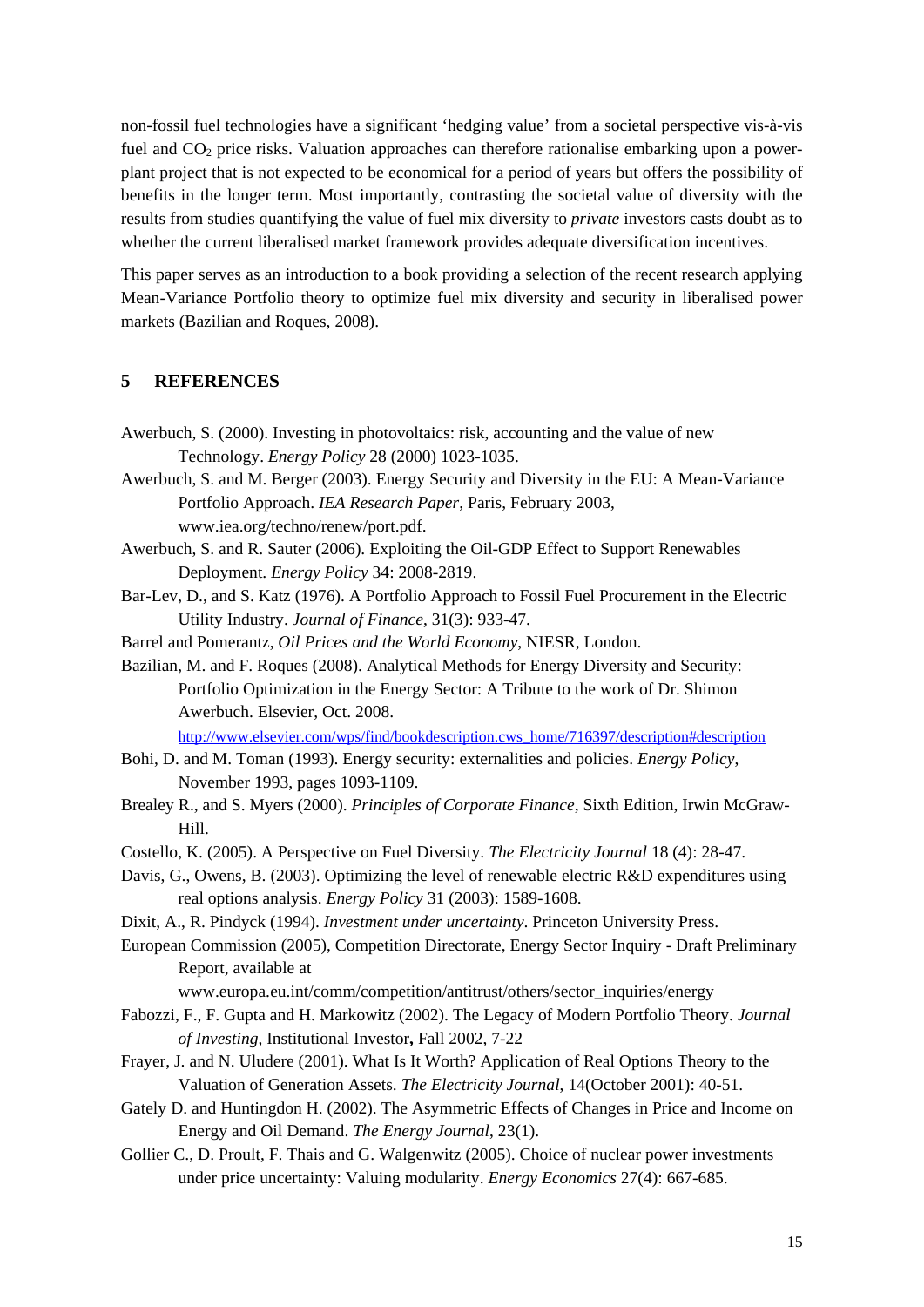- Greene, D., and N. Tishchishyna (2000). *Costs of Oil Dependence: A 2000 Update*. Prepared for Department of Energy, ORNL TM-2000/152, May 2000.
- Grubb, M., L. Butler and P. Twomey (2006). Diversity and Security in UK Electricity Generation: the influence of low carbon objectives. *Energy Policy*, In Press.
- Hamilton (2005). *The Macroeconomic Consequences of Higher Crude Oil Prices*, Final Report (EMF SR 9) to US Department of Energy, Energy Modeling Forum, Stanford.
- Hill, M. (1973). Diversity and Evenness: A Unifying Notation and Its Consequences. *Ecology*, 54 (2): 427-432.
- Humphreys, H. and K. McClain (1998). Reducing the Impacts of Energy Price Volatility Through Dynamic Portfolio Selection. *The Energy Journal* 19(3): 107-131.
- Hunt, Lisard and Laxton (2002). The Macroeconomic Effects of Higher Oil Prices*,* National Institute Economic Review 179, January 2002, NIESR, London.
- International Energy Agency (IEA) (2004). The Impact of High Oil Prices on the Global Economy. Economic Analysis Division Working Paper, May, OECD/IEA, Paris. Available at http://www.iea.org/textbase/papers/2004/high\_oil\_prices.pdf.
- International Energy Agency (IEA) (2006). *World Energy Outlook.* OECD/IEA, Paris.
- International Monetary Fund (IMF) (2005). *Oil Market developments and Issues.* Policy Development and Review Department, Washington D.C.
- Jansen J., van Arkel W. and M. Boots (2004). *Designing indicators of long-term energy supply security.* Energy research Center at the Netherlands (ECN) report C-04-007, January 2004.
- Jansen, J., L. Beurskens, and X. van Tilburg (2006). *Application of portfolio analysis to the Dutch generating mix.* Energy research Center at the Netherlands (ECN) report C-05-100, February 2006.
- Kleindorfer, P. and L. Li (2005). Multi-period VaR-constrained portfolio optimisation with applications to the electric power sector. *The Energy Journal*, 26(1).
- Lucas, N. et al (1995). Diversity and Ignorance in electricity supply investment A reply to Andrew Stirling. *Energy Policy* 1995, 23(1).
- Markowitz, H. (1952). Portfolio selection, *Journal of Finance*, 7 (1), 77-91.
- Murto, P., and Nese, G. (2002). Input price risk and optimal timing of energy investment: choice between fossil- and biofuels. Working Paper No. 25/02, Institute for Research in Economics and Business Administration, Bergen, May 2002.
- Roques, F. (2003). *Security of Electricity Supplies*. UK Parliamentary Office of Science and Technology Report and Postnote 203, September 2003 downloadable at www.parliament.uk/post/pn203.pdf
- Roques, F., W. Nuttall, and D. Newbery (2006a). Using probabilistic analysis to value power generation investments under uncertainty. Electricty Policy Research Group Working Paper EPRG) 06/19, downloadable at www.electricitypolicy.org.uk
- Roques, F., D. Newbery, and W. Nuttall (2008), Fuel mix diversification incentives in liberalized electricity markets: a mean-variance portfolio theory approach. Energy Economics 30 (4), 1831–1849.
- Roques, F., D. Newbery, W. Nuttall, R. de Neufville, and S. Connors (2006b). Nuclear power: a hedge against uncertain gas and carbon prices? The Energy Journal 27(4): 1-24.
- Siddiqui, A., Marnay, C. Wier, R. (2006). Real options valuation of US federal renewable energy research, development, demonstration and deployment. *Energy Policy*, In Press.
- Stirling, A. (1994). Diversity and Ignorance in electricity supply investment. Addressing the solution rather than the problem. *Energy Policy* 22(March 1994): 195-216.